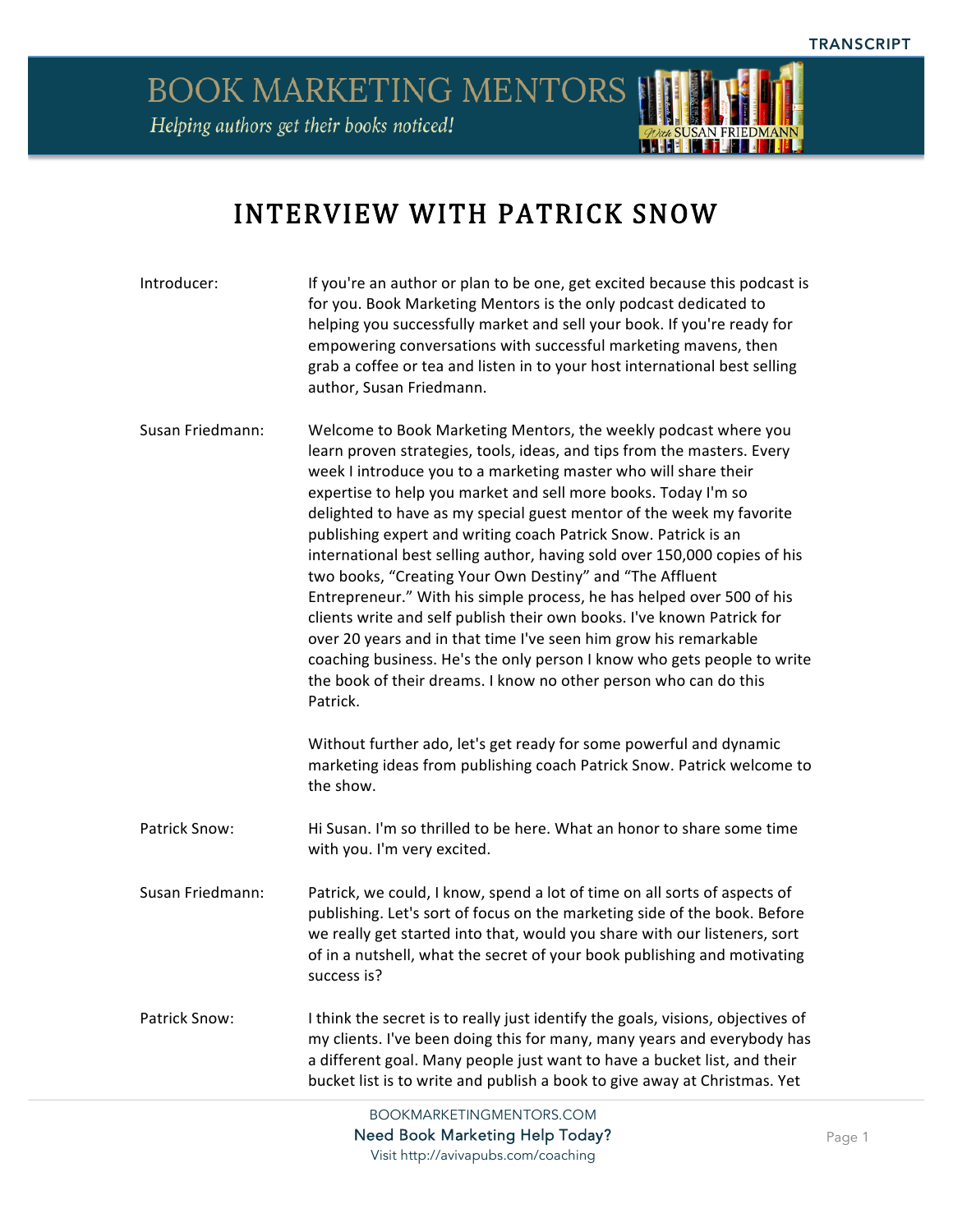*TOWA SUSAN FRIEDMANN* 

BOOK MARKETING MENTORS Helping authors get their books noticed!

|                  | other of my clients, their goal is to be professional keynote speakers, life<br>or business coaches, consultants. Really, number 1 I always try to find<br>out what their goals are. Then, number 2, I try to help them understand<br>that one of the best ways to do that is to strategically gift their books to<br>the people who have the ability to really ramp up their sales with<br>regards to speaking, coaching, consulting. Oftentimes I find if you<br>strategically gift the book to the meeting planner, and then the meeting<br>planner books you to speak, and then there's 500 attendees, then often<br>times you can sell books to the meeting planner through some type of<br>educational materials budget. Then, all of a sudden, you've sold an extra<br>500 books and you're selected as a keynote speaker. |
|------------------|-----------------------------------------------------------------------------------------------------------------------------------------------------------------------------------------------------------------------------------------------------------------------------------------------------------------------------------------------------------------------------------------------------------------------------------------------------------------------------------------------------------------------------------------------------------------------------------------------------------------------------------------------------------------------------------------------------------------------------------------------------------------------------------------------------------------------------------|
|                  | Really I'm not so much trying to help them sell millions, and millions,<br>and millions of copies of books. I'm helping them trying to create a<br>career in speaking, coaching, consulting, and then the book marketing<br>as a side benefit of that goal.                                                                                                                                                                                                                                                                                                                                                                                                                                                                                                                                                                       |
| Susan Friedmann: | Yeah, that's so important because I've heard over and over again that<br>people don't really make money just selling books. It's the extra. The<br>speaking, the coaching, consulting, as you say. Many authors find<br>marketing their book a real challenge, but based on your experience<br>what advice would you share with our listeners about marketing their<br>book?                                                                                                                                                                                                                                                                                                                                                                                                                                                      |
| Patrick Snow:    | Well, first off I firmly believe that you need to stand up, and shout out<br>to the world, and tell the world who you are, what you stand for, and<br>what you believe in. If you don't stand up and shout out to the world,<br>nobody else is going to do it for you. That's the big problem. A lot of<br>people are just shy and they don't want to do that self promotion, but if<br>they don't then they won't, meaning that they're never going to be<br>successful. Over the years I've identified 5 strategies to become a best<br>selling author. If you execute these 5 things then you will hit Dan<br>Pointer's definition of a best seller at 35,000 copies. Those five things<br>real quick.                                                                                                                         |
|                  | Number 1, you need to spend the rest of your life marketing your book.<br>I encourage my clients to do a 50 year book marketing campaign, or a<br>75 year book marketing campaign, or 25 years, depending on how many<br>years you want to live. Number 2, we need to have a world class cover<br>design. Too many people allow their niece or their nephew, who took<br>an art class in the 3rd grade, to do their cover. That's, I think, a huge,<br>huge mistake. I'm a big advocate of having a professional create the<br>cover design. Number 3, they need to have a compelling title. Many                                                                                                                                                                                                                                 |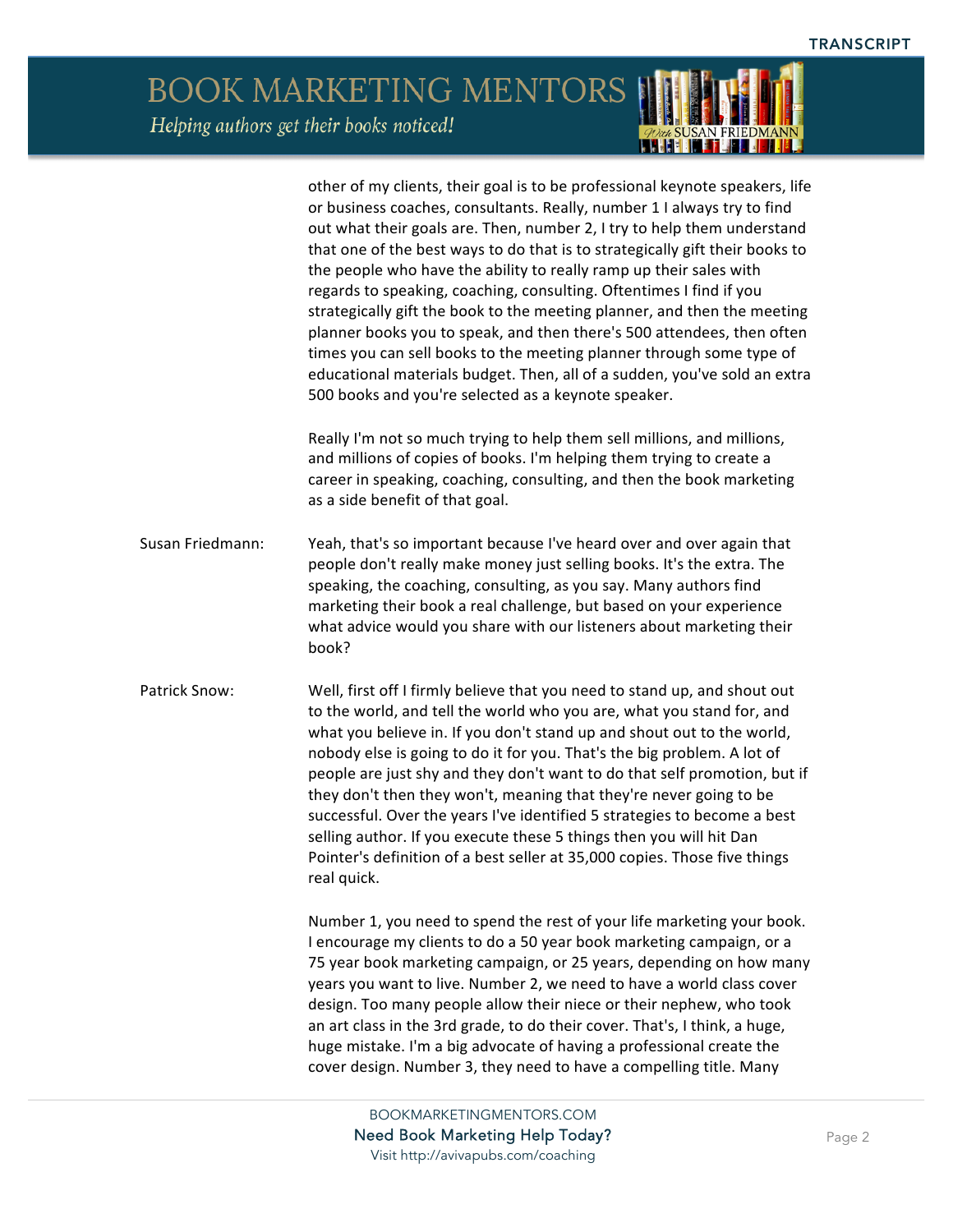*ODER SUSAN FRIEDMANN* 

BOOK MARKETING MENTORS Helping authors get their books noticed!

|                  | years ago I learned 3 award winning title formulas that are compelling,<br>and they grasp the reader's attention because oftentimes in marketing<br>our book title will stand alone on a website, or on a blog, in a<br>newspaper, a magazine, where there's not an actual photo of the book.<br>Then number 3, you need to have a hook of an introduction where the<br>reader is hooked in and compelled to read the entire book. Finally,<br>number 4 is content.                                                                                                                                                                                                                                                                                                                                                                                                             |
|------------------|---------------------------------------------------------------------------------------------------------------------------------------------------------------------------------------------------------------------------------------------------------------------------------------------------------------------------------------------------------------------------------------------------------------------------------------------------------------------------------------------------------------------------------------------------------------------------------------------------------------------------------------------------------------------------------------------------------------------------------------------------------------------------------------------------------------------------------------------------------------------------------|
|                  | If you look at those 5 things, rest of your life marketing your book, world<br>class cover design, compelling title, introduction, and then having good<br>content, the most important thing is to spend the rest of your life<br>marketing your book. The absolute all time best way to market your<br>book is to speak. One of my mentors, Bob Mohed taught me early on.<br>He said, "Patrick when you speak business happens." When Susan<br>speaks, business happens. When Patrick speaks, business happens. We<br>need to stand up and shout out to the world what it is that we're doing.<br>The best way to market books is to speak, whether it's tele-seminars,<br>keynote speaking engagements, workshops. When we speak amazing<br>amounts of books could be moved.                                                                                                  |
| Susan Friedmann: | I couldn't agree with you more. It's so funny because, as you know, I<br>recently did some research to find out what some of the challenges<br>were about marketing. People said, time, money, and they want<br>somebody else to do it. Well, you know as well as I, you just can't do<br>that. It's like having this baby and you have a baby and you're going to<br>give it to somebody else to look after? I don't think so.                                                                                                                                                                                                                                                                                                                                                                                                                                                 |
| Patrick Snow:    | I agree with you. I think that's a huge mistake that people make. They<br>get their book published. They assume they can go off and hire a<br>publicist. Unfortunately, as you know, many of these publicity<br>companies charge an arm and a leg, and they do a 3, or 6, or 9 month<br>campaign, and they get maybe a write up in a small newspaper and 2 or<br>3 internet radio interviews. We could have 10 radio interviews<br>confirmed between now and the time that this podcast is completed.<br>I'm a big advocate that nobody's going to stand up and shout out to the<br>world than you are. Yes, there are some very good people in the<br>publicity industry. I've just not seen many people have much luck or<br>success with that. We, as the author of our own book, we need to<br>become our own publicist if we want to have any success in selling<br>books. |
| Susan Friedmann: | It's no harm in having these people to help you, but not to expect them<br>to do it all for you because, as you know, the only person who can really                                                                                                                                                                                                                                                                                                                                                                                                                                                                                                                                                                                                                                                                                                                            |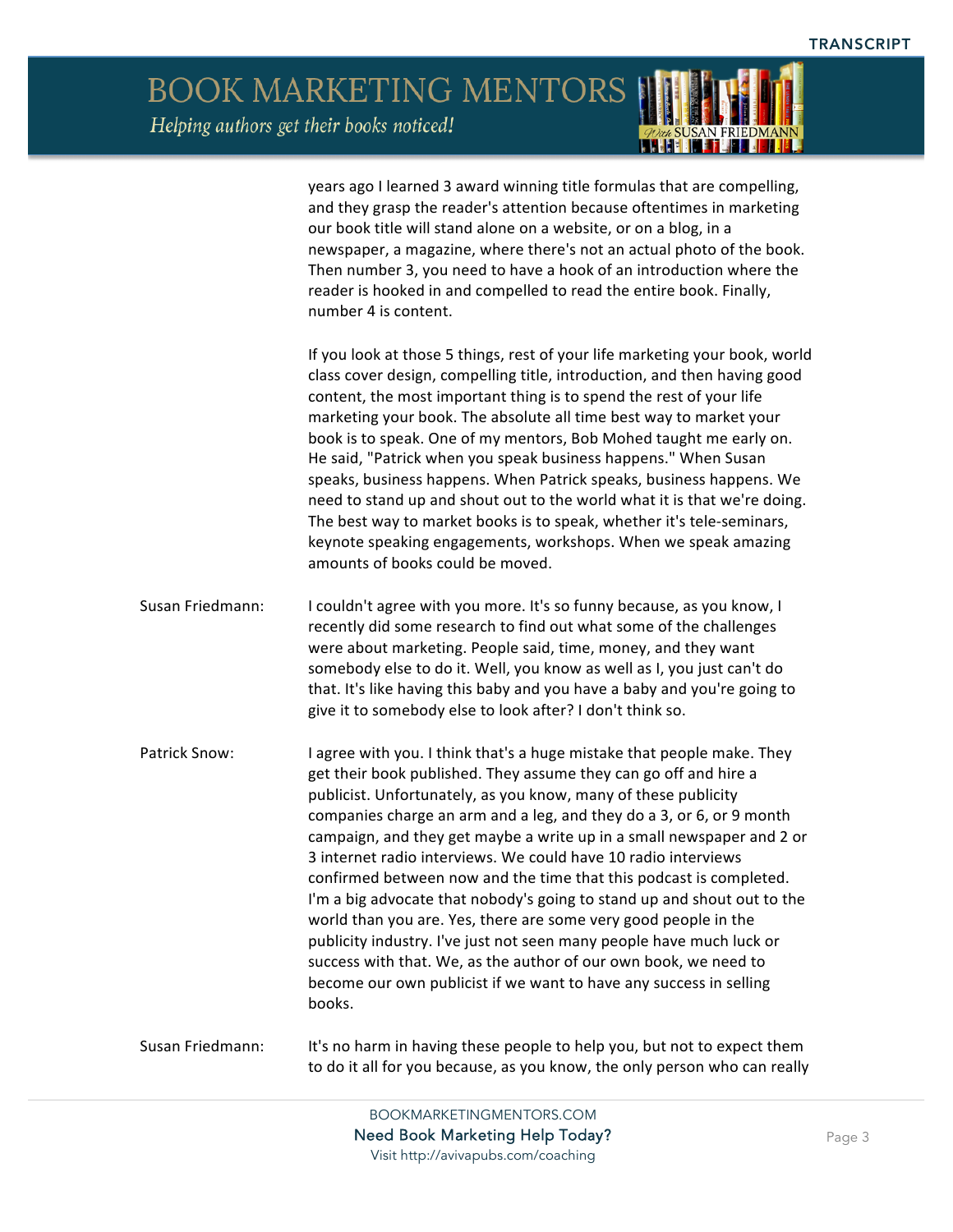

sell the book is yourself because you're so involved, and so passionate about it. Yeah, I love it. I love it. You talked about some formulas for titles. Would you be willing to share those formulas with us?

Patrick Snow: Yeah. I spend \$3,000 about 20 years ago learning these titles. My first book, Creating your own Destiny, that title was supposed to be How to Create your own Destiny. The problem with the How To title, you go to Amazon, there's a million titles with a How To. I spent \$3,000 with a writing company learning these 3 award winning title formulas. Almost nobody in the world, even in the big New York publishing companies, they had no idea these title formulas exist.

> The first formula, which I believe is the best formula, hands down, without question, is that you take a verb, add an "ing" to it to make it an action verb title, or a gerund. Some examples of that of my client books are Creating your own Destiny, Beating Ovarian Cancer, Achieving Unlimited Success, Standing Above the Crowd, Balancing Family and Work, Living your Life in Balance. They're action verbs. They're action processes. They're action titles. If we are to truly inspire our readers to take action then we need to have an action or inspirational title. I use the title as an example. The reason why I like it, number 1, it challenges the reader to take action, but number 2, it clearly identifies what the book is about. If you look at one of my all time favorite best seller client books, Beating Ovarian Cancer, when you hear those 3 words, you know exactly what that book is about. Secondly, if you have that condition of ovarian cancer then, darn it, you're going to jump over walls and go all kinds of distances to get a copy of that book because you want to also be victorious against that disease.

> That formula is my number 1 formula and it flat out works. I would say about 80% of my clients use that formula to great success. Of course we need to get firstnamelastname.com. We also need to get our booktitle.com. If we can't get the .com of our book title, then we cannot take that book to print. As you know, you can only copyright the content of the book. You can't copyright the title. When you secure the .com of the book title that pretty much locks that up for you. A step further with this, and this took me a little bit longer to figure out, if that "ing" action title is so powerful, then why not take that same "ing" formula, and have every one of our chapter titles also start with an "ing"? When we do that, now the entire book becomes more of an action book. Then it challenges the reader to take action. That's my favorite formula of the 3 of those. I learned this 20 years ago from a company called Right to your Market. Fantastic people. That has served my clients very very well over the years.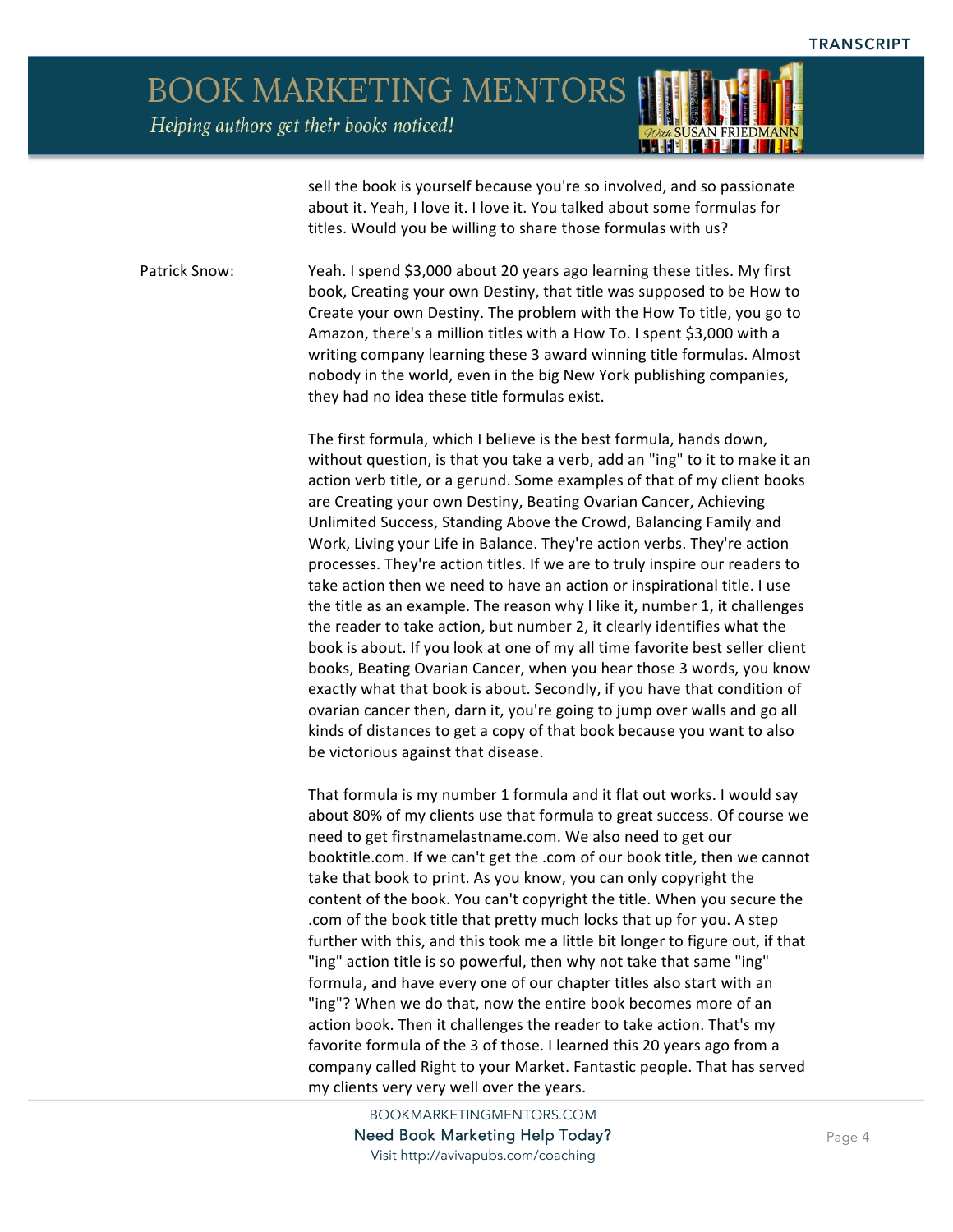Would you like me to give the second and third formulas?

Susan Friedmann: Love you to. Love you to if you'd be willing to.

Patrick Snow: Yeah. Second formula is the 1 word or 2 word abstract formula. This is book titles like Blink, or Purple Cow. They don't really make sense, but when you see a title called Purple Cow, you think, "Wait a minute. There are no purple cows." But Seth Godin says, "If you look out in the farm field and you see all black and white spotted cows, and then you noticed a purple cow, that cow is going to stand out in the crowd and be different." That's his challenge to us in business, is to stand out and be different. That's what the 1 word or the 2 word abstract titles do, but oftentimes you can't secure the .com for those because it's a 1 word title and somebody already has that.

> Title number 3 formula is to take a phrase, or a common set of verbiage, such as a song or a saying, and change 1 word. We have a client who is a survivor from  $9/11$  on the 51st floor. He was going to take a book to print titled Heaven and Heroes. The problem was he didn't own that domain name and the book wasn't really about heaven and heroes. It was about him descending down the stairwell so that he could get to his heaven below on earth. Meanwhile the first responders were ascending up that stairwell. He made it out of the building with about 5 minutes to spare and was able to get 2 or 3 blocks away before the building collapsed. We took Led Zeppelin's song, Stairway to Heaven, and then we changed that song title for his book. Now his book title is Stairwell to Heaven. It's a 9/11 survivor's memoir of heroism, and survival. Stairway to Heaven became Stairwell to Heaven.

> Another client of mine who owns an airline, we took the Mick Jagger song, Walk This Way. This guy owns an airline, so now his book title is Fly This Way: How to Make a Fortune as an Entrepreneur. Those are a couple examples of taking an existing saying, or an existing song, and changing 1 word. Those domain names are easier to secure. Those are the 3 award winning title formulas. They flat out work and I'd say 98% of the traditional New York publishing community has no idea that these formulas actually exist. As you know, a book title is a big part of book marketing.

Susan Friedmann: Oh, the whole package of the cover, obviously the title is such key component of that, but, as you said earlier, that you should have a professionally designed cover, and I know the people who you work with, your authors, the covers of their books are sensational. They just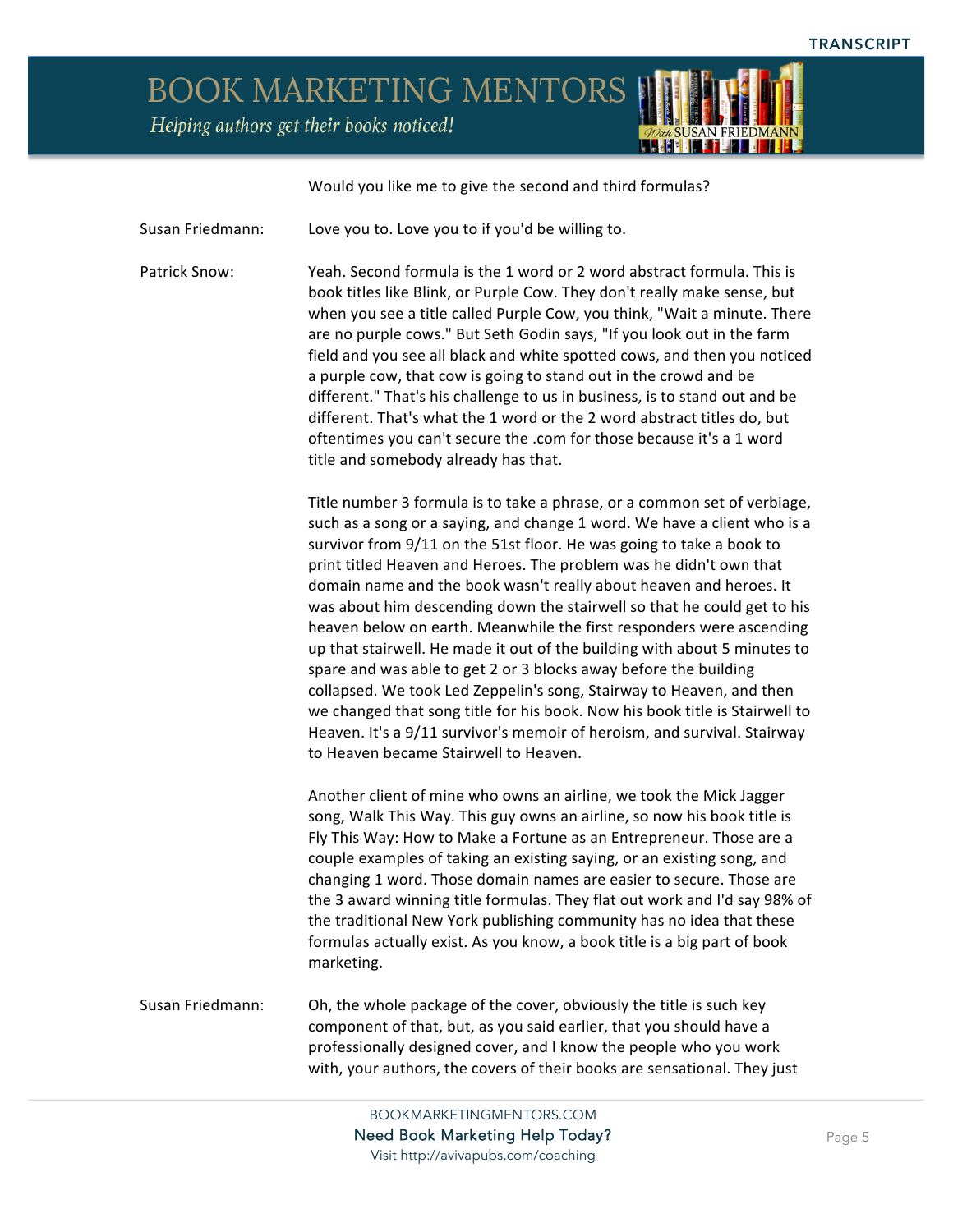

look like any other book that you would see from a traditional publisher in the bookstore. Yeah, it's critical because that's the packaging. Sometimes that's all people see is that packaging. They buy the book based on the packaging.

- Patrick Snow: They only have 3 to 5 seconds to make an impression, so it had better be strong. You're right.
- Susan Friedmann: Yeah, that's really important too, that 3 to 5 seconds. It's got to grab people. Absolutely. I'm sure your authors have made lots of mistakes when it comes to marketing their books. Can you share with us some of those mistakes, some of the biggest ones that you've come across?
- Patrick Snow: Yeah. I've got a special report, an article that I wrote several years ago. 21 Mistakes to Avoid when Publishing and Promoting your Book. I'll fly through many of these as quick as possible and try to say something about each one of them.

Number 1 is writing your book for too small of a market. I use the Duck Hunting Decoy book, or the Collecting Vintage Babe Ruth Rookie Baseball Card book. We want to make certain that the market that we write to has lots of people interested in the book. Number 2, not securing the domain name for your book title and your own first name, last name. Number 3, having your name listed somewhere as part of your publishing company. For this reason I am absolutely thrilled with the relationship, and partnership, that we have with the number 1 publisher in the world, in my opinion, which is Aviva Publishing. Having that Aviva Publishing New York imprint on my client books makes all the difference because if we don't do this so many people, like my name is Patrick Snow, I could create Patrick Snow Press, or Patrick Snow Publications, and that's just a dead giveaway, and a huge mistake, that the book is self published.

Number 5 mistake is people select their own title. I say, "Don't put your own title on the book unless you know the 3 award winning title formulas." Number 6, don't put your photo on the front of your book. Huge mistake. You can do it if you're Michael Jordan, Joe Montana, Madonna, Cher, but if you're Patrick Snow or somebody else, you can't do that. Otherwise people will think it's your autobiography, and because you're not famous no one's going to buy your book. Number 7, don't do your own cover design. Number 8, make certain that you include your .com or your URL on the back flap of the book. Arguably that .com or the URL on your dust jacket or the back cover are the most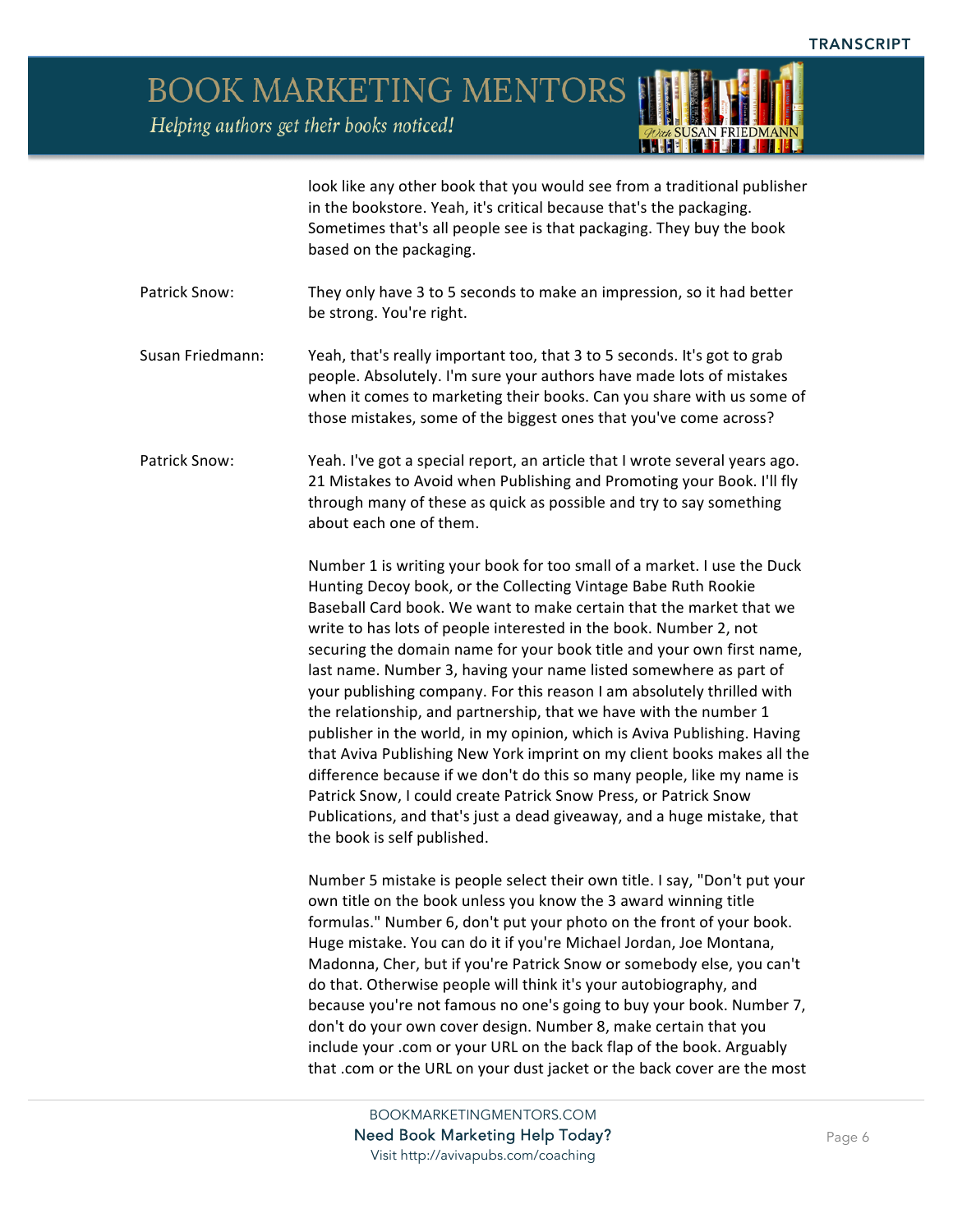

important words on the entire book. I can't tell you how many times people have contacted me, signed up for my newsletter, and reached out to me as a result of seeing that. I asked them where they bought my book. They said, "Oh, I didn't buy your book. I just picked it up at a bookstore and I saw that your .com was there so I remembered that and that's how I was able to get a hold of you."

Number 9, don't allow someone to do a foreword in your book unless they have a huge name. You don't need a foreword. I didn't have a foreword in my book until Brian Tracey came to me after selling 100,000 books. You don't need that. Number 10, don't skip the proofreading step. Number 11, don't sell the rights to a major publisher. 6 years ago I sold the rights of my books to John Wiley and Sons out of New York, the number 1 business publisher in the world. 200 year old, \$3 billion company. While they have done what they can and they do what they can do, they're kind of held back. None of these publishers really know what they're doing. In my case, in 6 years they've done absolutely nothing for my book, although they are very good people. They just are, in my experience, I'd say the average marketing age of many of these publishing companies are less than 23, 24 years old, so they themselves are not authors. As such, they've never had success marketing their own book so they're not going to be able to market somebody else's.

Number 12, don't rely on somebody else to do publicity. Number 13, don't fail to work with the distributor. We get all of our clients global book distribution with Ingram's, the number 1 book distributor on the planet. We get all of our clients in the Amazon, Barnes and Noble Bookstores worldwide, both e-book and printed book, and the audio book. Unfortunately, as you know, when you sell your books through major distribution outlets you lose the 2/3 of your profits, and you might not get paid. If you do get paid you're going to lose. It's going to take you forever to get paid. Based on that, we get global distribution for our clients, but we don't ever actually focus on those sales because you don't make any money. Number 14, don't focus on bookstore sales. This is a huge mistake that everybody makes because there's no money on that. 

Number 15, don't sell your books one at a time. One of the ways that I've had success in selling books is, I've sold 40,000 books to one network marketing company, 15,000 books to another infomercial company, another 15,000 books to a internet training company. We need to focus on selling books by the truckload, not one at a time. Number 16, don't fail to follow up on sales opportunities. Number 17, don't fail to sell your books from the owned website. 18, don't hoard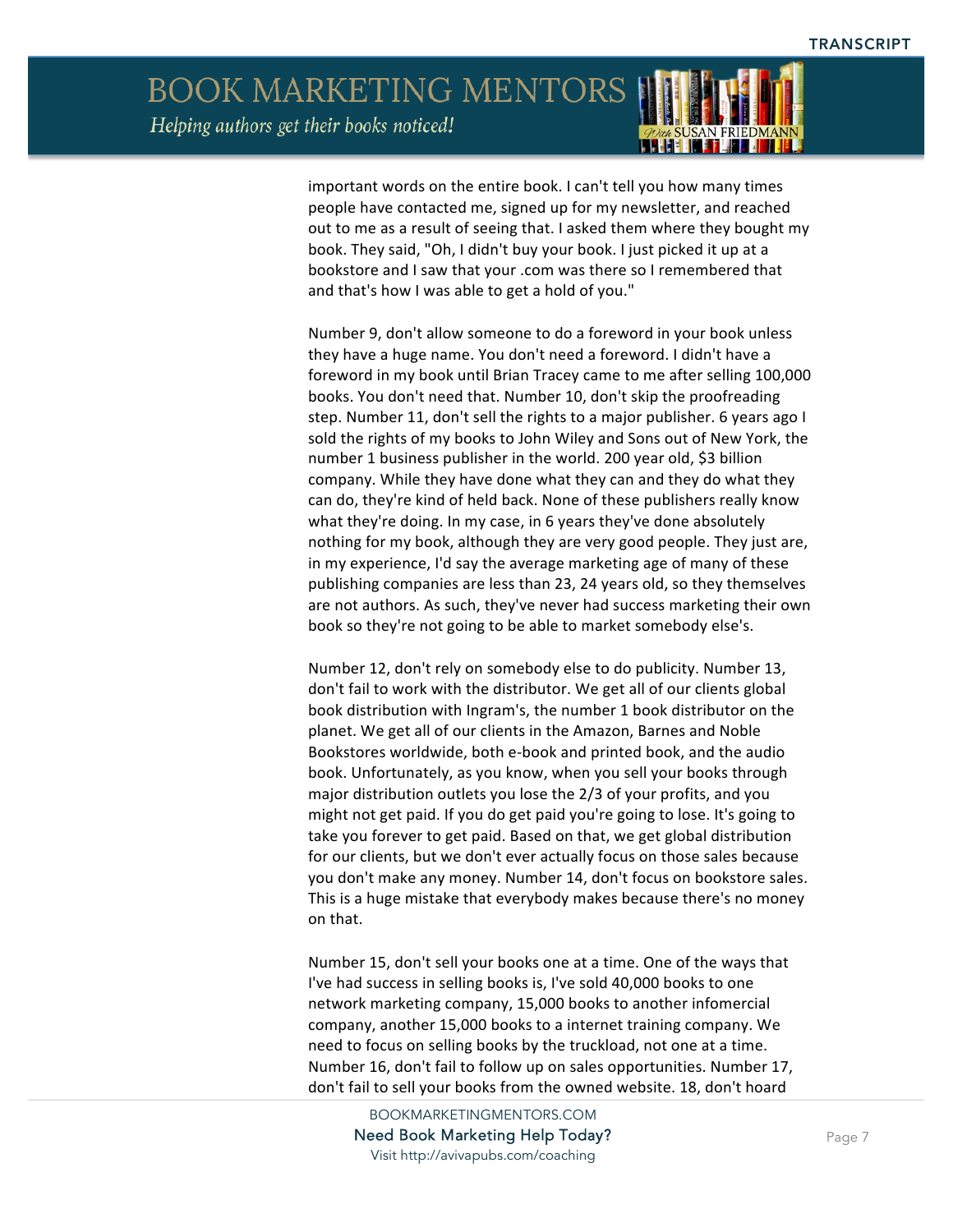> your books. I find too many clients that print books and they hoard them like precious metals. I'm okay if you hoard money, gold, and silver, but you certainly want to give your books away. Number 19, don't fail to leverage your credential as an author. Number 20, don't give up and write your next book. We could talk on that for hours. Number 21, don't go solo. There's so many great resources out there to tap into. Leverage other people's experiences and you can have success in the field of marketing.

There's just 1, or 2, or 21 for your listeners today.

- Susan Friedmann: I love it. There are some gems there. I had to really laugh about don't hoard your books because I remember doing that early on. It's like, "Well, I've only got a few cases. If I start giving them away, if I need to sell them I won't have any." Ridiculous. I know. I had to laugh at that one.
- Patrick Snow: I remember going to a national speaker's association western workshop conference about 15 years ago. I had sold about 40,000 books. I was eager to get up and sell more. I met a guy who sold a quarter million books. I stalked him afterwards and I said, "What's your secret? What are you doing?" He said, "Patrick how many books a day are you giving away?" I looked at him square in the face with a big smile and said, "Well, I'm giving away 1 book every day and I'm darn proud of that." He said, "That's your problem. That's your mistake." I said, "1 a day?" He said, "Yes. You need to give up 5 or 10 books a day strategically to the people who have the ability to promote your speaking, coaching, consulting." I think on average I've given away 2 to 3 books a day over the last 15 years. We've given away upwards of 5,000 books in the last 15 years.

Then, between selling the books in Arabic, Russian, Spanish, Indonesian, we've sold upwards now of a million books in 5 languages in 108 countries. It's all come down to the process of gifting books strategically to people with big mouths and big sphere of influences.

Susan Friedmann: I think the most important word that you said there Patrick was "strategic". I know many authors who just send books to companies, or to people, or to the media, and they just think just by sending those books that something's going to happen, and it doesn't, and they're very very disappointed. That strategic marketing is critical. Yeah, thank you for saying that word.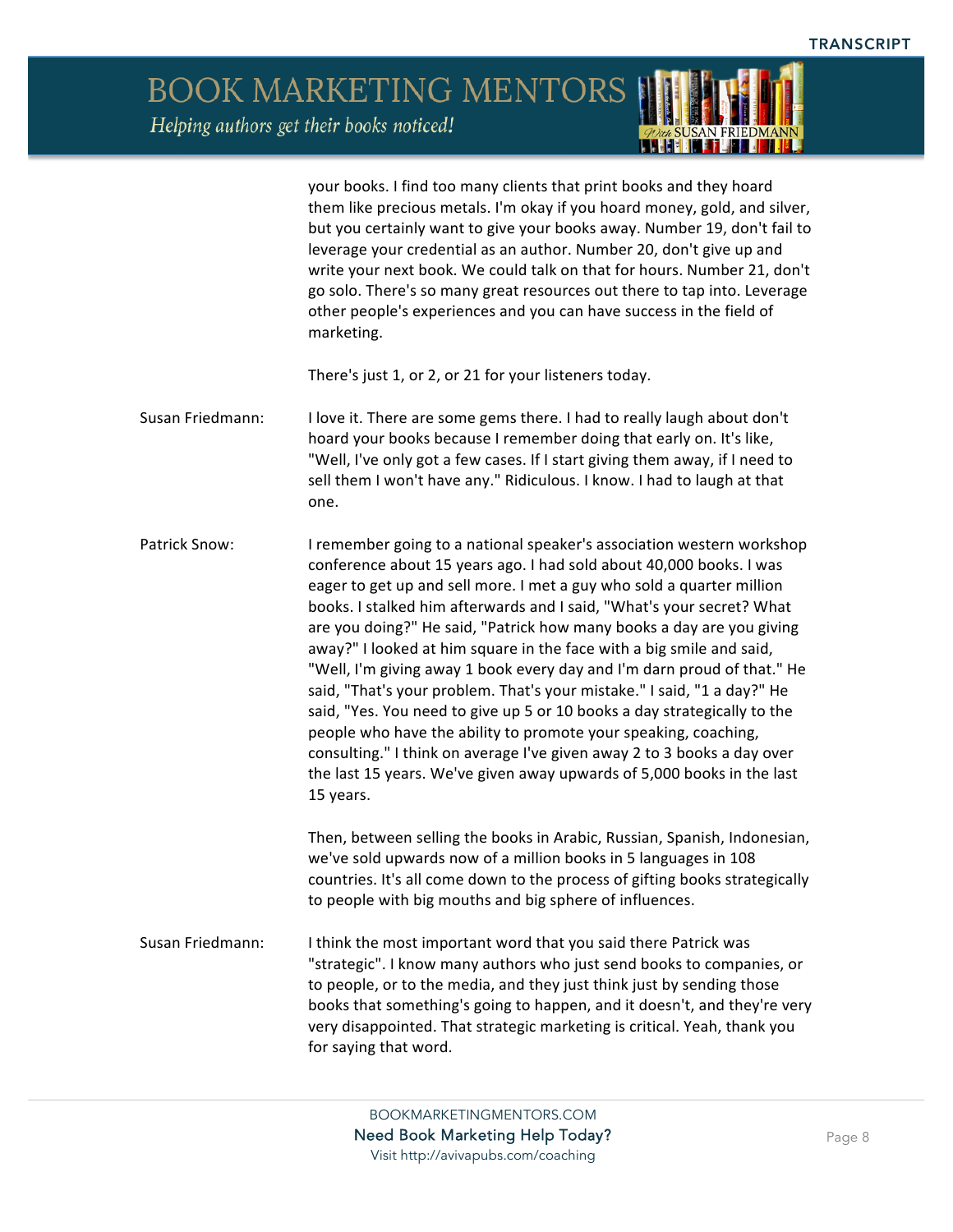*TOWA SUSAN FRIEDMANN* 

BOOK MARKETING MENTORS Helping authors get their books noticed!

| Patrick Snow:    | I tell people all the time. "Look, when you meet a homeless person on<br>the street you want to give them food and water. You don't want to give<br>them a copy of your book. They're going to burn your book as fuel to<br>stay warm at night." Make certain that when you strategically gift these<br>books that they're radio and TV producers, editors of magazines,<br>bloggers, that they're in the direct selling industry and they've got huge<br>down lines. That they are meeting planners, or coaching, or speaking<br>prospects. That's who we give books away to. Then we only give them<br>the book if they ask for it. Just because they have that title doesn't<br>mean they're interested. They have to ask for it. Then you need to<br>follow up, follow up, follow up. |
|------------------|-------------------------------------------------------------------------------------------------------------------------------------------------------------------------------------------------------------------------------------------------------------------------------------------------------------------------------------------------------------------------------------------------------------------------------------------------------------------------------------------------------------------------------------------------------------------------------------------------------------------------------------------------------------------------------------------------------------------------------------------------------------------------------------------|
|                  | Napoleon Hill says in his book, The Law of Success, "On average it takes<br>7 bits of communication between buyer and seller for a sale to<br>transpire." Gifting that book is transaction number 1. Now, if they are to<br>promote your book, you need to follow up 6 more times in the several<br>coming weeks or months.                                                                                                                                                                                                                                                                                                                                                                                                                                                               |
| Susan Friedmann: | That's also a gem, a real gem. I know the listeners must be chomping at<br>the bit to find out how they can learn more about you and your<br>services. Give us a little promo.                                                                                                                                                                                                                                                                                                                                                                                                                                                                                                                                                                                                            |
| Patrick Snow:    | I would be thrilled to offer anybody listening a complimentary, no<br>obligation 30 to 60 minute publishing, book marketing, or speaking<br>consultation by phone, or Skype, or geographically if possible in person.<br>The best way to reach me is on my website too,<br>thepublishingdoctor.com. Again, thepublishingdoctor.com. All 3 words,<br>all spelled out. Or, if easier, they can just send me a text on my private<br>cell phone number. 206-310-1200. Again, that's 206-310-1200. When<br>you send me a text make certain to put your name and your time zone<br>and I will get back to you to schedule that session with you.                                                                                                                                               |
| Susan Friedmann: | That's very generous. That's very generous. That's who you are I know.<br>You're just giving, giving, giving. That's why you get the results that you<br>do. That's one of the reasons I love you so much.                                                                                                                                                                                                                                                                                                                                                                                                                                                                                                                                                                                |
| Patrick Snow:    | I've made all the mistakes that you can make. That's my goal, is to help<br>other people avoid those mistakes.                                                                                                                                                                                                                                                                                                                                                                                                                                                                                                                                                                                                                                                                            |
| Susan Friedmann: | Yeah, me too.                                                                                                                                                                                                                                                                                                                                                                                                                                                                                                                                                                                                                                                                                                                                                                             |
| Patrick Snow:    | Compress those time and dollars spent.                                                                                                                                                                                                                                                                                                                                                                                                                                                                                                                                                                                                                                                                                                                                                    |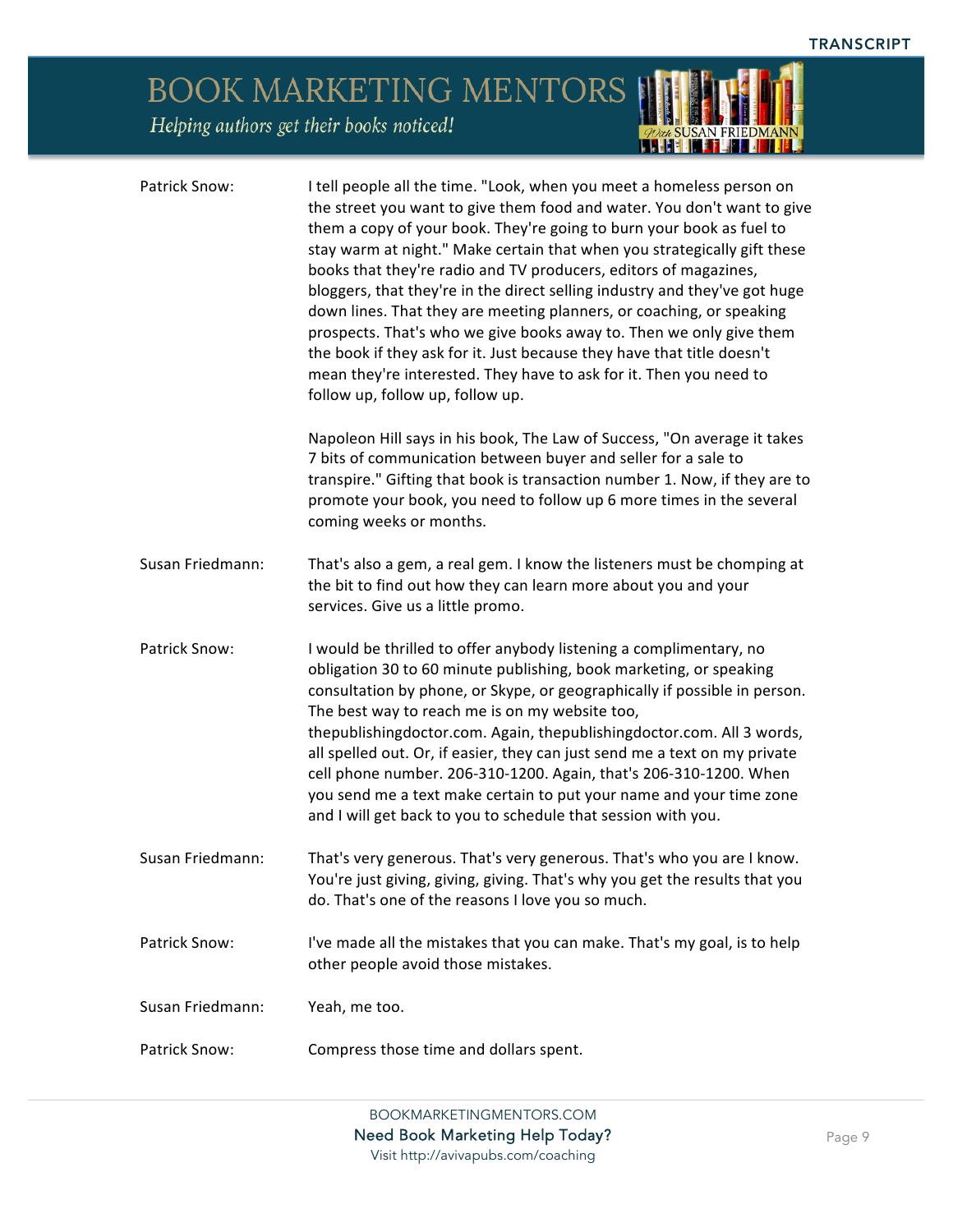*ODue SUSAN FRIEDMANN* 

## BOOK MARKETING MENTORS

Helping authors get their books noticed!

| Susan Friedmann: | I know that one. I know. It's like, "Okay, we've made the mistakes, but<br>we don't want others to make it so learn from what we've done." They'll<br>make their own mistakes. They're going to make some. Baht's how we<br>all learn. Any event, I know we could talk for hours about lots of<br>different subjects, but if you could leave our listeners with a golden<br>nugget, what would that be?                                                                                                                                                                                                                                                                                                                                                         |
|------------------|-----------------------------------------------------------------------------------------------------------------------------------------------------------------------------------------------------------------------------------------------------------------------------------------------------------------------------------------------------------------------------------------------------------------------------------------------------------------------------------------------------------------------------------------------------------------------------------------------------------------------------------------------------------------------------------------------------------------------------------------------------------------|
| Patrick Snow:    | Well, I've got 3 if we could.                                                                                                                                                                                                                                                                                                                                                                                                                                                                                                                                                                                                                                                                                                                                   |
| Susan Friedmann: | Hey, the more the merrier.                                                                                                                                                                                                                                                                                                                                                                                                                                                                                                                                                                                                                                                                                                                                      |
| Patrick Snow:    | There's an old quote that says that there's only 2 things that we can<br>leave behind on this earth when we pass. 1 is our children, and the<br>other is our art. I'm a big advocate that believes that a book is a<br>masterpiece. A book is a piece of art. A book is a way that you can leave<br>a legacy for your family and for the world behind you. We've lost some<br>amazing people in Wayne Dyer, and Dan Poynter. Zig Ziglar recently.<br>These folks have left legacies for others to benefit from. We need to<br>understand, we got to get our work out there. Get your art out there to<br>benefit the masses.<br>Abraham Lincoln said this, he said that the written page is the only way                                                        |
|                  | that the dead can teach the yet unborn. I'm sure that everybody<br>listening has a huge heart and a desire to teach future generations. The<br>written page, I still believe, is one of the best ways to do so.                                                                                                                                                                                                                                                                                                                                                                                                                                                                                                                                                 |
|                  | Finally, I asked my clients these questions. If not you, then who? If not<br>this, then what? If not here, then where? If not now, then when?<br>Everyone has self doubt. everyone wonders, "When can I write the<br>book? Am I old enough? Do I have enough experience?" Another big<br>advocate that says, "Every day we're not published we're losing out on<br>speaking, coaching, and consulting revenue, so now is the time." Put<br>aside your self doubt and your fears, and know that there's no other<br>human being on this planet that has the wisdom, the knowledge, the<br>intellectual property, and the personal experiences that you have. You<br>can do it. Begin and it will be done. Thank you Susan, so very much, for<br>your time today. |
| Susan Friedmann: | Oh my goodness. Wow. You touched my heart and I know that you've<br>touched our listeners hearts. It's been a pleasure having you here. I<br>know we'll have you back again because you have so much wisdom to<br>share. Thank you, thank you, thank you. Thank you to all our listeners<br>for taking the time out of your precious day to listen to this interview. I                                                                                                                                                                                                                                                                                                                                                                                         |